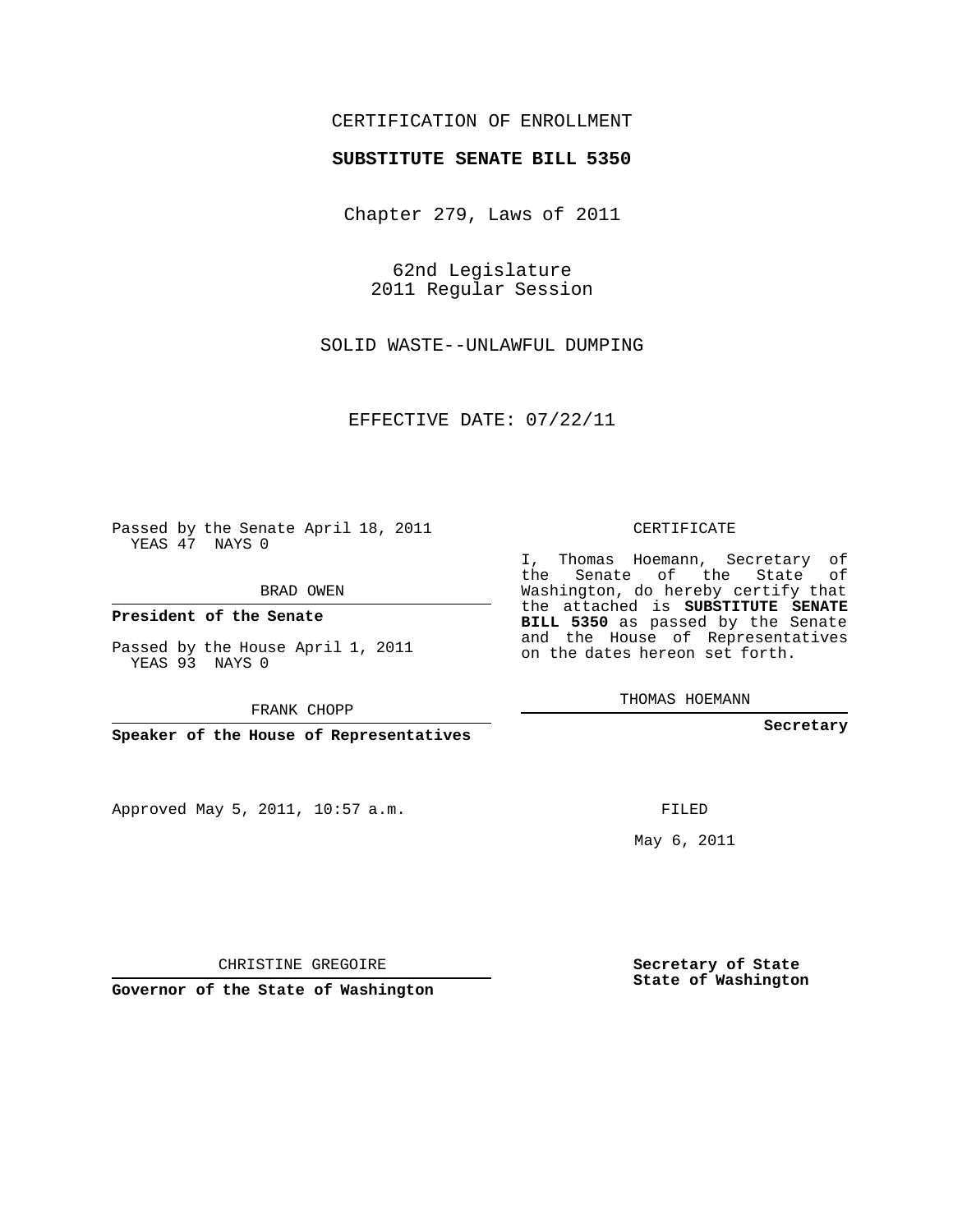## **SUBSTITUTE SENATE BILL 5350** \_\_\_\_\_\_\_\_\_\_\_\_\_\_\_\_\_\_\_\_\_\_\_\_\_\_\_\_\_\_\_\_\_\_\_\_\_\_\_\_\_\_\_\_\_

\_\_\_\_\_\_\_\_\_\_\_\_\_\_\_\_\_\_\_\_\_\_\_\_\_\_\_\_\_\_\_\_\_\_\_\_\_\_\_\_\_\_\_\_\_

AS AMENDED BY THE HOUSE

Passed Legislature - 2011 Regular Session

**State of Washington 62nd Legislature 2011 Regular Session By** Senate Environment, Water & Energy (originally sponsored by

Senators Honeyford, Morton, Swecker, Delvin, and Schoesler)

READ FIRST TIME 02/16/11.

 1 AN ACT Relating to the unlawful dumping of solid waste; and 2 amending RCW 70.95.240.

3 BE IT ENACTED BY THE LEGISLATURE OF THE STATE OF WASHINGTON:

 4 **Sec. 1.** RCW 70.95.240 and 2001 c 139 s 2 are each amended to read 5 as follows:

 6 (1) Except as otherwise provided in this section or at a solid 7 waste disposal site for which there is a valid permit, after the 8 adoption of regulations or ordinances by any county, city, or 9 jurisdictional board of health providing for the issuance of permits as 10 provided in RCW 70.95.160, it ((shall be)) is unlawful for any person 11 to dump or deposit or permit the dumping or depositing of any solid 12 waste onto or under the surface of the ground or into the waters of 13 this state ((except at a solid waste disposal site for which there is 14 a valid permit)).

15 (2) This section does not:

 (a) Prohibit a person from dumping or depositing solid waste resulting from his or her own activities onto or under the surface of ground owned or leased by him or her when such action does not violate statutes or ordinances, or create a nuisance;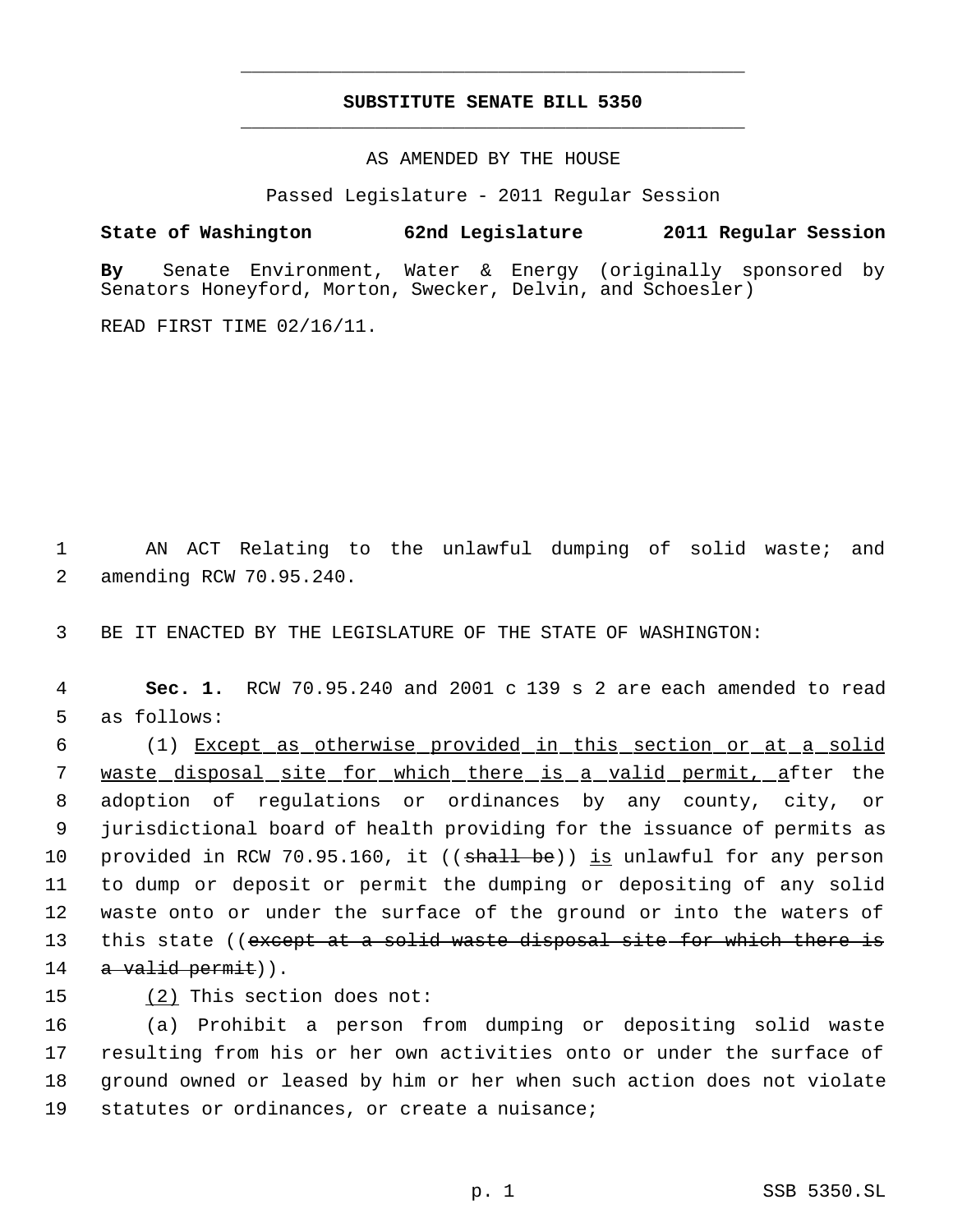(b) Apply to a person using a waste-derived soil amendment that has been approved by the department under RCW 70.95.205; or

 (c) Apply to the application of commercial fertilizer that has been registered with the department of agriculture as provided in RCW 15.54.325, and that is applied in accordance with the standards established in RCW 15.54.800(3).

 $((+2)^{n})$  (3)(a) It is a class 3 civil infraction as defined in RCW 7.80.120 for a person to litter in an amount less than or equal to one cubic foot.

10  $(b)(i)$  It is a misdemeanor for a person to litter in an amount 11 greater than one cubic foot but less than one cubic yard. ((The person))

13 (ii) A person found to have littered in an amount greater than one cubic foot, but less than one cubic yard, shall also pay a litter 15 cleanup restitution payment ((equal-to)). This payment must be the 16 greater of twice the actual cost of ((eleanup)) removing and properly 17 disposing of the litter, or fifty dollars per cubic foot of litter( $(\tau$ 18 whichever is greater)).

 (iii) The court shall distribute one-half of the restitution 20 payment to the landowner where the littering occurred and one-half of the restitution payment to the jurisdictional health department 22 investigating the incident. If the landowner provided written permission authorizing the littering on his or her property or assisted 24 a person with littering on the landowner's property, the landowner is not entitled to any restitution ordered by the court and the full 26 litter cleanup restitution payment must be provided to the jurisdictional health department investigating the incident.

 (iv) A jurisdictional health department receiving all or a portion 29 of a litter cleanup restitution payment must use the payment as follows:

 (A) One-half of the payment may be used by the jurisdictional health department in the fulfillment of its responsibilities under this chapter; and

 (B) One-half of the payment must be used to assist property owners 35 located within the jurisdiction of the health department with the removal and proper disposal of litter in instances when the person 37 responsible for the illegal dumping of the solid waste cannot be determined.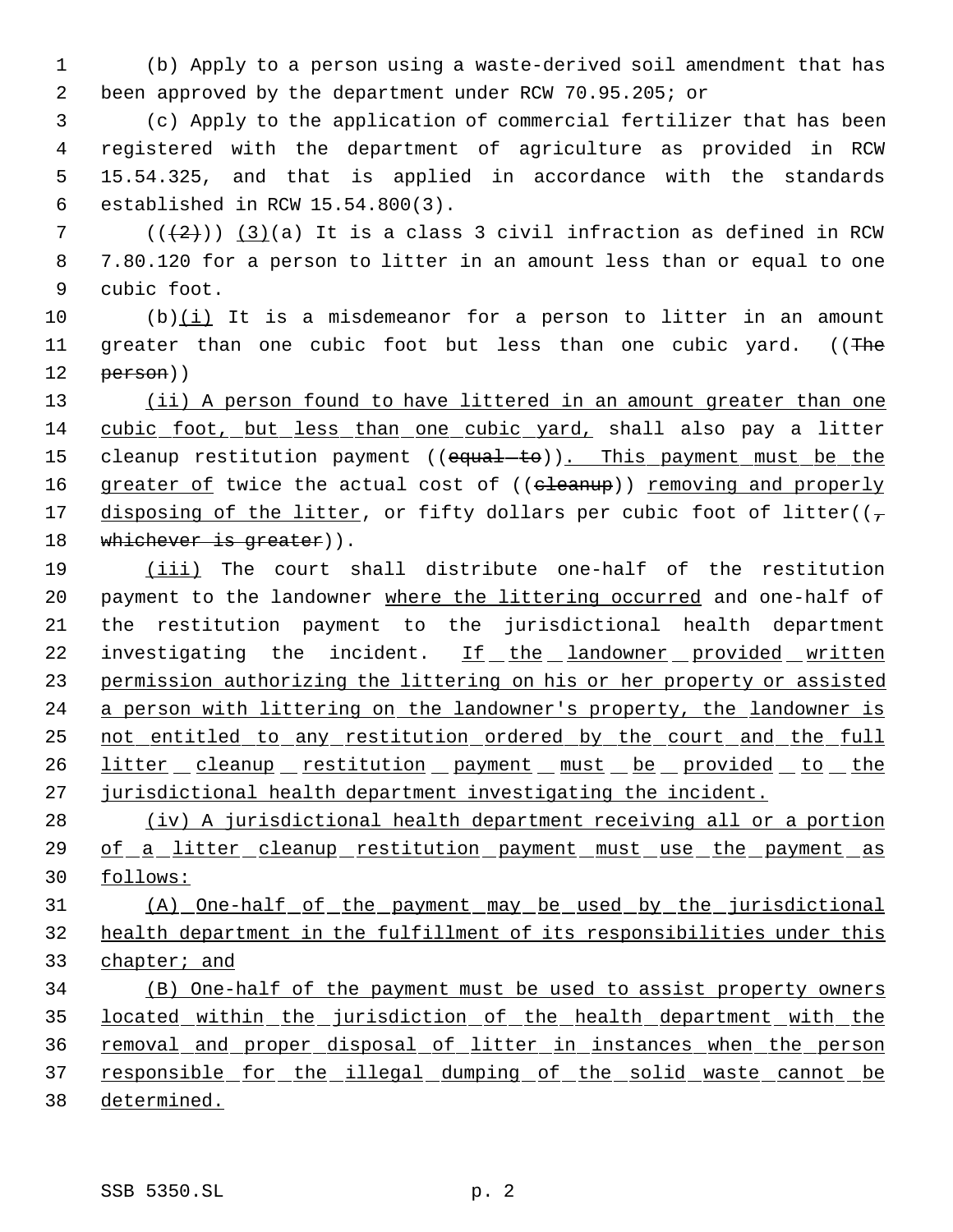1 (v) The court may, in addition to ((or in lieu of part or all of)) 2 the litter cleanup restitution payment, order the person to ((pick up 3 and)) remove and properly dispose of the litter from the property, with 4 prior permission of the legal owner or, in the case of public property, 5 of the agency managing the property. The court may suspend or modify 6 the litter cleanup restitution payment for a first-time offender under 7 this section( $(\tau)$ ) if the person (( $\epsilon$ leans-up)) removes and properly 8 disposes of the litter.

9 (c) $(i)$  It is a gross misdemeanor for a person to litter in an 10 amount of one cubic yard or more. ((The person))

11 (ii) A person found to have littered in an amount greater than one 12 cubic yard shall also pay a litter cleanup restitution payment ((equal 13 to)). This payment must be the greater of twice the actual cost of 14 ((cleanup)) removing and properly disposing of the litter, or one 15 hundred dollars per cubic foot of litter( $(\frac{1}{2} + \frac{1}{2})$  whichever is greater)).

16 (iii) The court shall distribute one-half of the restitution 17 payment to the landowner where the littering occurred and one-half of 18 the restitution payment to the jurisdictional health department 19 investigating the incident. If the landowner provided written 20 permission authorizing the littering on his or her property or assisted 21 a person with littering on the landowner's property, the landowner is 22 not entitled to any restitution ordered by the court and the full 23 litter cleanup restitution payment must be provided to the 24 jurisdictional health department investigating the incident.

25 (iv) A jurisdictional health department receiving all or a portion 26 of a litter cleanup restitution payment must use the payment as 27 follows:

28 (A) One-half of the payment may be used by the jurisdictional 29 health department in the fulfillment of its responsibilities under this 30 chapter; and

31 (B) One-half of the payment must be used to assist property owners 32 located within the jurisdiction of the health department with the 33 removal and proper disposal of litter in instances when the person 34 responsible for the illegal dumping of the solid waste cannot be 35 determined.

36 (v) The court may, in addition to  $((or in *lieu* of part or all of))$ 37 the litter cleanup restitution payment, order the person to ((pick up 38 and)) remove and properly dispose of the litter from the property, with